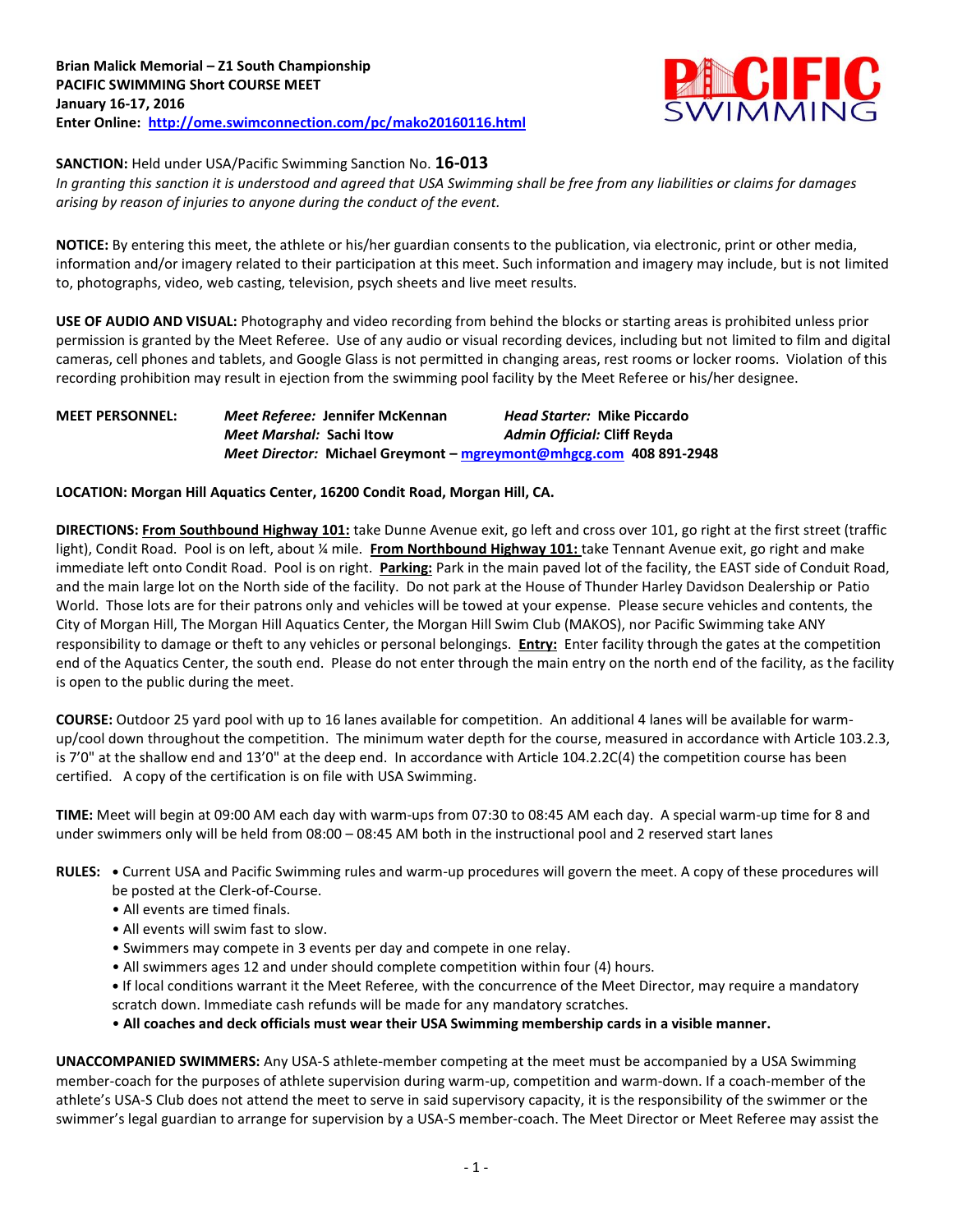swimmer in making arrangements for such supervision; however, it is recommended that such arrangements be made in advance of the meet by the athlete's USA-S Club Member-Coach.

**RACING STARTS:** Swimmers must be certified by a USA-S member-coach as being proficient in performing a racing start, or must start the race in the water. It is the responsibility of the swimmer or the swimmer's legal guardian to ensure compliance with this requirement.

**RESTRICTIONS:** • Smoking and the use of other tobacco products is prohibited on the pool deck, in the locker rooms, in spectator

- seating, on standing areas and in all areas used by swimmers, during the meet and during warm-up periods.
- Sale and use of alcoholic beverages is prohibited in all areas of the meet venue.
- No glass containers are allowed in the meet venue.
- No propane heaters are permitted except for snack bar/meet operations. Or any other open flame devices.
- All shelters must be properly secured.
- Changing into or out of swimsuits other than in locker rooms or other designated areas is prohibited.

• Destructive devices, to include but not limited to, explosive devices and equipment, firearms (open or concealed), blades, knives, mace, stun guns and blunt objects are strictly prohibited in the swimming facility and its surrounding areas. If observed, the Meet Referee or his/her designee may ask that these devices be stored safely away from the public or removed from the facility. Noncompliance may result in the reporting to law enforcement authorities and ejection from the facility. Law enforcement officers (LEO) are exempt per applicable laws.

**ELIGIBILITY:** • Swimmers must be current members of USA-S and enter their name and registration number on the meet entry card as they are shown on their Registration Card. If this is not done, it may be difficult to match the swimmer with the registration and times database. The meet host will check all swimmer registrations against the SWIMS database and if not found to be registered, the Meet Director shall accept the registration at the meet (a \$10 surcharge will be added to the regular registration fee). Duplicate registrations will be refunded by mail.

• Entries with **"NO TIME" will be ACCEPTED.**

• Entry times submitted for this meet will be checked against a computer database and may be changed in accordance with Pacific Swimming Entry Time Verification Procedures. The swimmer must have competed in a meet and received a valid time.

- Disabled swimmers are welcome to attend this meet and should contact the Meet Director or Meet Referee regarding any special accommodations on entry times and seeding per Pacific Swimming policy.
- Swimmers 19 years of age and over may compete in the meet for time only, no awards. Such swimmers must have met standards for the 17-18 age group.
- The swimmer's age will be the age of the swimmer on the first day of the meet.

**ENTRY FEES:** \$4.00 per event plus an \$8.00 participation fee per swimmer. Entries will be rejected if payment is not sent at time of request. Relay entries are \$9.00 per event entry. No refunds will be made, except mandatory scratch downs.

**ONLINE ENTRIES:** To enter online go to **<http://ome.swimconnection.com/pc/mako20160116>** to receive an immediate entry confirmation. This method requires payment by credit card. Swim Connection, LLC charges a processing fee for this service, equal to \$1 per swimmer plus 5% of the total Entry Fees. Please note that the processing fee is a separate fee from the Entry Fees. If you do not wish to pay the processing fee, enter the meet using a mail entry. **Entering online is a convenience, is completely voluntary, and is in no way required or expected of a swimmer by Pacific Swimming.** Online entries will be accepted through Friday, January 8<sup>th</sup>, 2016

**MAILED OR HAND DELIVERED ENTRIES**: Entries must be on the attached consolidated entry form. Forms must be filled out completely and printed clearly with swimmers best time. Entries must be postmarked by midnight, Monday, **January 4, 2016** or hand delivered by 6:30 p.m**. Friday, January 8th , 2016**. **No late entries will be accepted.** Requests for confirmation of receipt of entries should include a self-addressed envelope.

RELAYS MUST be entered at the deadline. Relays will not be accepted at the meet.

**Make check payable to**: **Zone 1 South Mail/hand deliver entries to**: **Michael Greymont - Makos 409 Tennant Ave #423 Morgan Hill, CA 95037**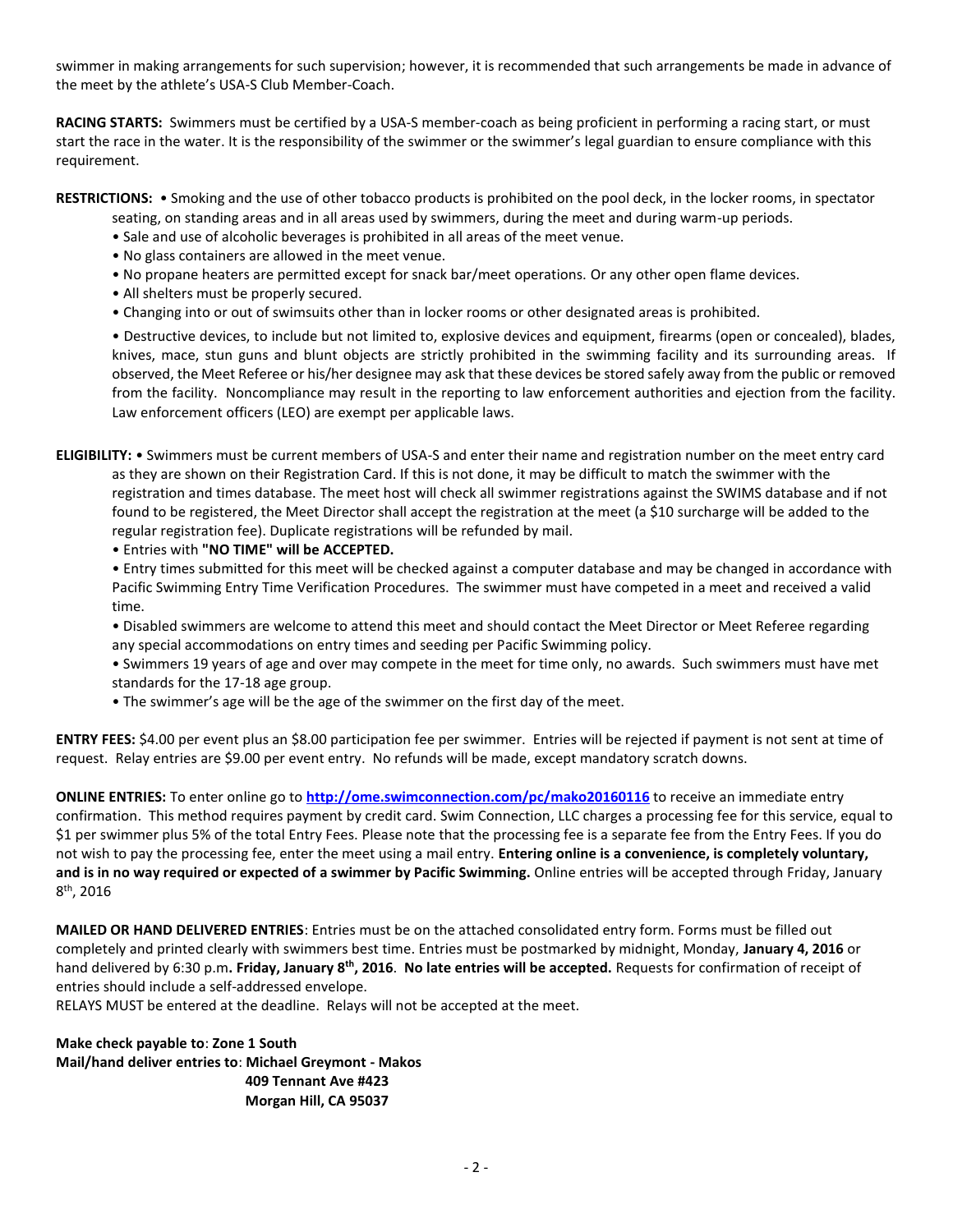**CHECK-IN:** The meet will be deck seeded. Swimmers must check-in at the Clerk-of-Course. No event shall be closed more than 30 minutes before the scheduled start of the session. Close of check-in for all individual events shall be no more than 60 minutes before the estimated time of the start of the first heat of the event. Swimmers who do not check in will not be seeded and will not be allowed to compete in that event.

**SCRATCHES:** Any swimmers not reporting for or competing in an individual timed final event that they have checked in for shall not be penalized.

**AWARDS:** The swimmer's awards will be available to the to a team representative at the end of the competition. "A" medals shall be awarded to the swimmers achieving new "A" times.

**TEAM AWARDS** - Three divisions based on number of swimmers- large, medium and small team.

**INDIVIDUAL AWARDS** - Divided into three flights based on number of swimmers in events, divided by thirds Example: If there are 90 swimmers in an event, 1-30 will be in Gold flight, 31-60 are in silver, 61-90 are in bronze. The top 8 in each flight (24 ribbons per event) shall be awarded with ribbons.

#### **ADMISSION:** Free.

**SNACK BAR & HOSPITALITY:** A snack bar/food trucks will be available throughout the competition. Working deck officials will be provided lunch. Hospitality will serve refreshments to timers and volunteers

**MISCELLANEOUS:** No overnight parking is allowed. Facilities will not be provided after meet hours.

**REQUIRED OFFICIALS:** Each team is required to provide certified officials based upon the number of swimmers that swim in the meet to score team points. A 'certified official 'means all credentials, including registration, background, APT, and certifications are current.

| # of entered Swimmers | <b>Required Officials</b> |
|-----------------------|---------------------------|
| 1-10                  |                           |
| $11 - 25$             | 1                         |
| 26-50                 | $\mathcal{P}$             |
| 51-75                 | 3                         |
| 76-100                |                           |
| Over 100              | 5                         |

## **EVENT SUMMARY**

| <b>SATURDAY</b> |        |          |              |         | <b>SUNDAY</b> |          |          |           |              |  |
|-----------------|--------|----------|--------------|---------|---------------|----------|----------|-----------|--------------|--|
| 6 & UN          | 7-8    | $9 - 10$ | 11-12        | 13-OVER | 6 & UN        | $7 - 8$  | $9 - 10$ | $11 - 12$ | 13-OVER      |  |
| 25 FL           | 25 FL  | 50 FL    | 50 FL        | 100 FL  | 50 FR         | 50 FR    | 100 FR   | 100 FR    | 100 FR       |  |
| 25 BK           | 25 BK  | 50 BK    | <b>50 BK</b> | 100 BK  | 100 IM        | 100 IM   | 100 IM   | 100 IM    | 200 IM       |  |
| 25 BR           | 25 BR  | 50 BR    | 50 BR        | 100 BR  | <b>25 FR</b>  | 25 FR    | 50 FR    | 50 FR     | <b>50 FR</b> |  |
| 100 MR          | 100 MR | 200 MR   | 200 MR       | 200 MR  | 100 FR R      | 100 FR R | 200 FR R | 200 FR R  | 200 FR R     |  |

*Time standards found here: <http://www.pacswim.org/swim-meet-times/standards>*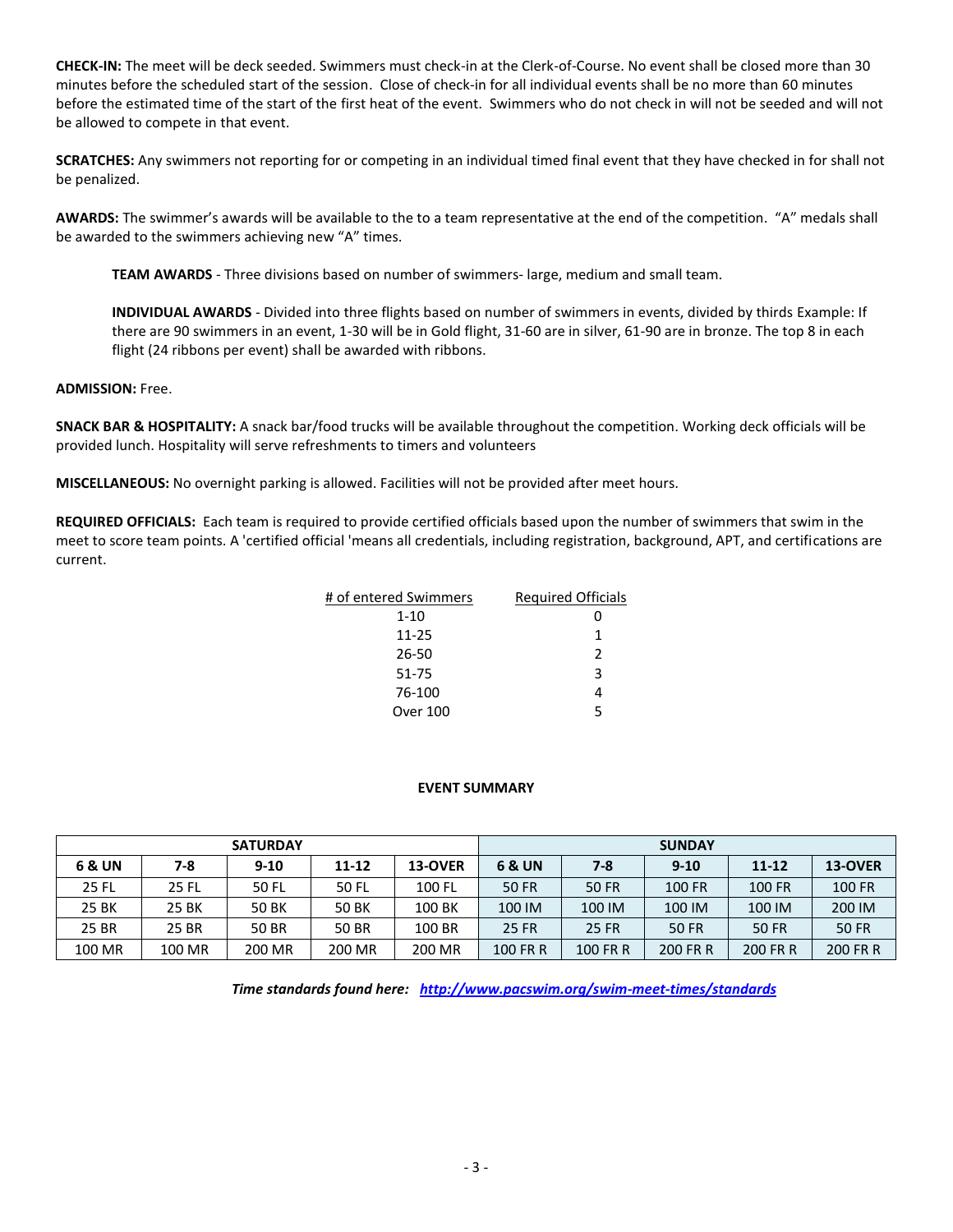|                | <b>SATURDAY JANUARY 16, 2016</b> |                |               | SUNDAY JANUARY 17, 2016 |
|----------------|----------------------------------|----------------|---------------|-------------------------|
| <b>EVENT#</b>  | <b>EVENT</b>                     | <b>EVENT#</b>  | <b>EVENT#</b> | <b>EVENT</b>            |
| $\mathbf{1}$   | 15 - OVER 100 FLY                | $\overline{2}$ | 47            | <b>15-OVER 100 FREE</b> |
| $\overline{3}$ | 13-14 100 FLY                    | $\overline{4}$ | 49            | 13-14 100 FREE          |
| 5              | 11-12 50 FLY                     | 6              | 51            | 11-12 100 FREE          |
| $\overline{7}$ | 9-10 50 FLY                      | 8              | 53            | 9-10 100 FREE           |
| 9              | 7-8 25 FLY                       | 10             | 55            | 7-8 50 FREE             |
| 11             | 6-UNDER 25 FLY                   | 12             | 57            | 6-UNDER 50 FREE         |
| 13             | 15-OVER 100 BK                   | 14             | 59            | 15-OVER 200 IM          |
| 15             | 13-14 100 BK                     | 16             | 61            | 13-14 200 IM            |
| 17             | 11-12 50 BK                      | 18             | 63            | 11-12 100 IM            |
| 19             | 9-10 50 BK                       | 20             | 65            | 9-10 100 IM             |
| 21             | 7-8 25 BK                        | 22             | 67            | 7-8 100 IM              |
| 23             | 6-UNDER 25 BK                    | 24             | 69            | 6-UNDER 100 IM          |
| 25             | 15-OVER 100 BR                   | 26             | 71            | 15-OVER 50 FREE         |
| 27             | 13-14 100 BR                     | 28             | 73            | 13-14 50 FREE           |
| 29             | 11-12 50 BR                      | 30             | 75            | 11-12 50 FREE           |
| 31             | 9-10 50 BR                       | 32             | 77            | 9-10 50 FREE            |
| 33             | 7-8 25 BR                        | 34             | 79            | 7-8 25 FREE             |
| 35             | 6-UNDER 25 BR                    | 36             | 81            | 6-UNDER 25 FREE         |
| 37             | 15-OVER 200 MR                   | 38             | 83            | 15-OVER 200 FR RELAY    |
| 39             | 13-14 200 MR                     | 40             | 85            | 13-14 200 FR RELAY      |
| 41             | 11-12 200 MR                     | 42             | 87            | 11-12 200 FR RELAY      |
| 43             | 9-10 200 MR                      | 44             | 89            | 9-10 200 FR RELAY       |
| 45             | 8-UNDER 100 MR                   | 46             | 91            | 8-UNDER 100 FR RELAY    |

|                | SATURDAY JANUARY 16, 2016 |                | SUNDAY JANUARY 17, 2016 |                         |               |
|----------------|---------------------------|----------------|-------------------------|-------------------------|---------------|
| <b>EVENT#</b>  | <b>EVENT</b>              | <b>EVENT#</b>  | <b>EVENT#</b>           | <b>EVENT</b>            | <b>EVENT#</b> |
| $\mathbf{1}$   | 15 - OVER 100 FLY         | $\overline{2}$ | 47                      | <b>15-OVER 100 FREE</b> | 48            |
| 3              | 13-14 100 FLY             | 4              | 49                      | 13-14 100 FREE          | 50            |
| 5              | 11-12 50 FLY              | 6              | 51                      | 11-12 100 FREE          | 52            |
| $\overline{7}$ | 9-10 50 FLY               | 8              | 53                      | 9-10 100 FREE           | 54            |
| 9              | 7-8 25 FLY                | 10             | 55                      | 7-8 50 FREE             | 56            |
| 11             | 6-UNDER 25 FLY            | 12             | 57                      | 6-UNDER 50 FREE         | 58            |
| 13             | 15-OVER 100 BK            | 14             | 59                      | 15-OVER 200 IM          | 60            |
| 15             | 13-14 100 BK              | 16             | 61                      | 13-14 200 IM            | 62            |
| 17             | 11-12 50 BK               | 18             | 63                      | 11-12 100 IM            | 64            |
| 19             | 9-10 50 BK                | 20             | 65                      | 9-10 100 IM             | 66            |
| 21             | 7-8 25 BK                 | 22             | 67                      | 7-8 100 IM              | 68            |
| 23             | 6-UNDER 25 BK             | 24             | 69                      | 6-UNDER 100 IM          | 70            |
| 25             | 15-OVER 100 BR            | 26             | 71                      | 15-OVER 50 FREE         | 72            |
| 27             | 13-14 100 BR              | 28             | 73                      | 13-14 50 FREE           | 74            |
| 29             | 11-12 50 BR               | 30             | 75                      | 11-12 50 FREE           | 76            |
| 31             | 9-10 50 BR                | 32             | 77                      | 9-10 50 FREE            | 78            |
| 33             | 7-8 25 BR                 | 34             | 79                      | 7-8 25 FREE             | 80            |
| 35             | 6-UNDER 25 BR             | 36             | 81                      | 6-UNDER 25 FREE         | 82            |
| 37             | 15-OVER 200 MR            | 38             | 83                      | 15-OVER 200 FR RELAY    | 84            |
| 39             | 13-14 200 MR              | 40             | 85                      | 13-14 200 FR RELAY      | 86            |
| 41             | 11-12 200 MR              | 42             | 87                      | 11-12 200 FR RELAY      | 88            |
| 43             | 9-10 200 MR               | 44             | 89                      | 9-10 200 FR RELAY       | 90            |
| 45             | 8-UNDER 100 MR            | 46             | 91                      | 8-UNDER 100 FR RELAY    | 92            |

Use the following URL to find the time standards: <http://www.pacswim.org/swim-meet-times/standards>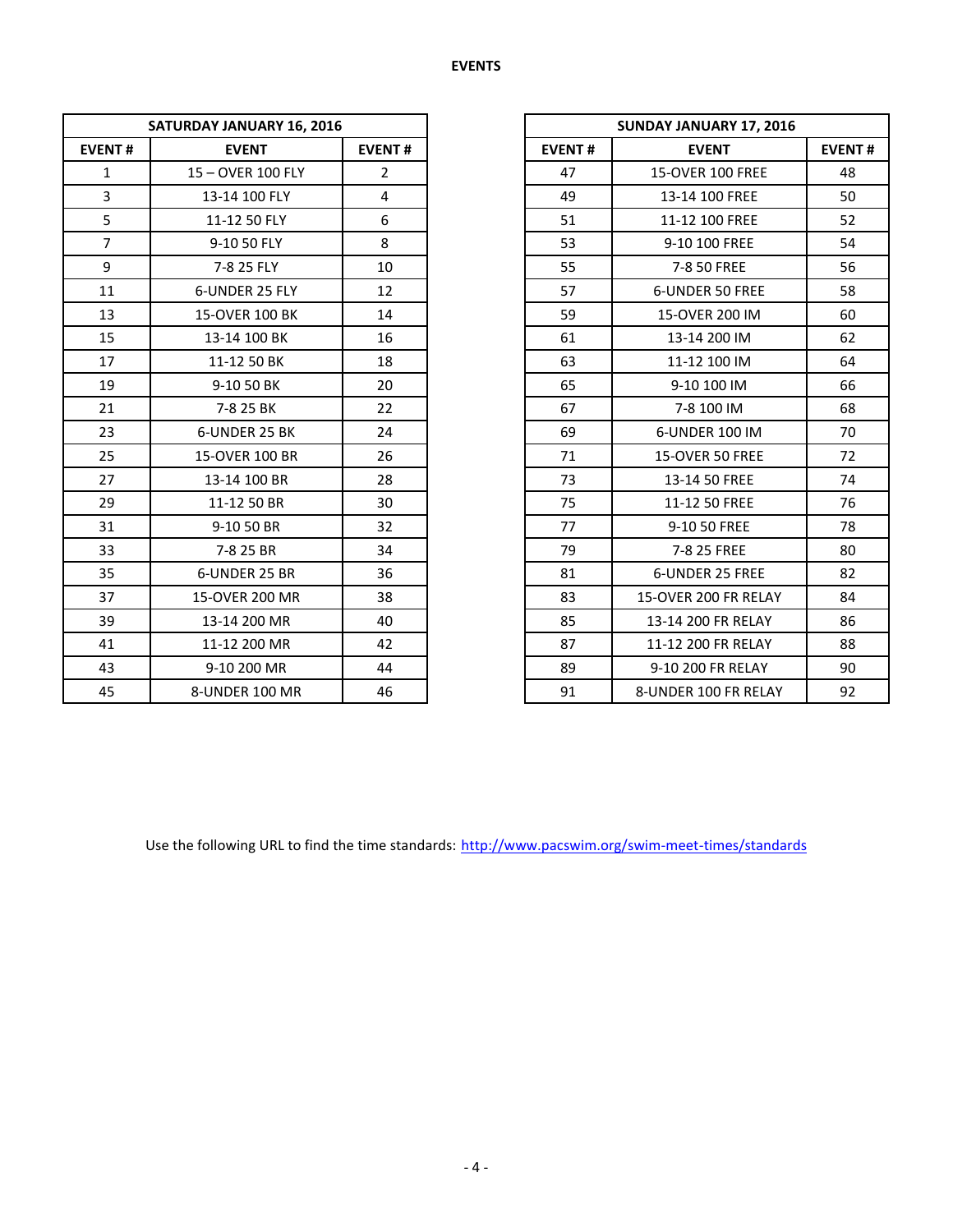# **RELAY ENTRY FORM**

| <b>CLUB</b>        |                  |              |                | <b>LSC</b>              | <b>CLUB ABBREVIATION</b> |          |                    |               |
|--------------------|------------------|--------------|----------------|-------------------------|--------------------------|----------|--------------------|---------------|
|                    |                  |              |                |                         |                          |          |                    |               |
|                    |                  |              |                | <b>January 16, 2016</b> |                          |          |                    |               |
| <b>GENDER</b>      | <b>AGE GROUP</b> | <b>EVENT</b> | $\pmb{\sharp}$ | A TEAM                  | <b>B TEAM</b>            |          | <b>C TEAM</b>      | <b>D TEAM</b> |
|                    |                  |              |                |                         |                          |          |                    |               |
|                    |                  |              |                |                         |                          |          |                    |               |
|                    |                  |              |                |                         |                          |          |                    |               |
|                    |                  |              |                |                         |                          |          |                    |               |
|                    |                  |              |                |                         |                          |          |                    |               |
|                    |                  |              |                | <b>January 17, 2016</b> |                          |          |                    |               |
| <b>GENDER</b>      | <b>AGE GROUP</b> | <b>EVENT</b> | #              | A TEAM                  | <b>B TEAM</b>            |          | <b>C TEAM</b>      | <b>D TEAM</b> |
|                    |                  |              |                |                         |                          |          |                    |               |
|                    |                  |              |                |                         |                          |          |                    |               |
|                    |                  |              |                |                         |                          |          |                    |               |
|                    |                  |              |                |                         |                          |          |                    |               |
|                    |                  |              |                |                         |                          |          |                    |               |
|                    |                  |              |                |                         |                          |          |                    |               |
|                    |                  |              |                |                         |                          |          |                    |               |
|                    |                  |              |                |                         |                          |          |                    |               |
|                    |                  |              |                |                         |                          |          |                    |               |
|                    |                  |              |                |                         |                          |          |                    |               |
|                    |                  |              |                |                         |                          |          |                    |               |
|                    |                  |              |                |                         |                          |          |                    |               |
|                    |                  |              |                |                         |                          |          |                    |               |
| <b>COACH NAME</b>  |                  |              |                |                         |                          | # RELAYS |                    |               |
|                    |                  |              |                |                         |                          |          | RELAY X \$9.00 EA. |               |
|                    |                  |              |                |                         |                          |          |                    |               |
| <b>COACH EMAIL</b> |                  |              |                |                         |                          | TOTAL \$ |                    |               |